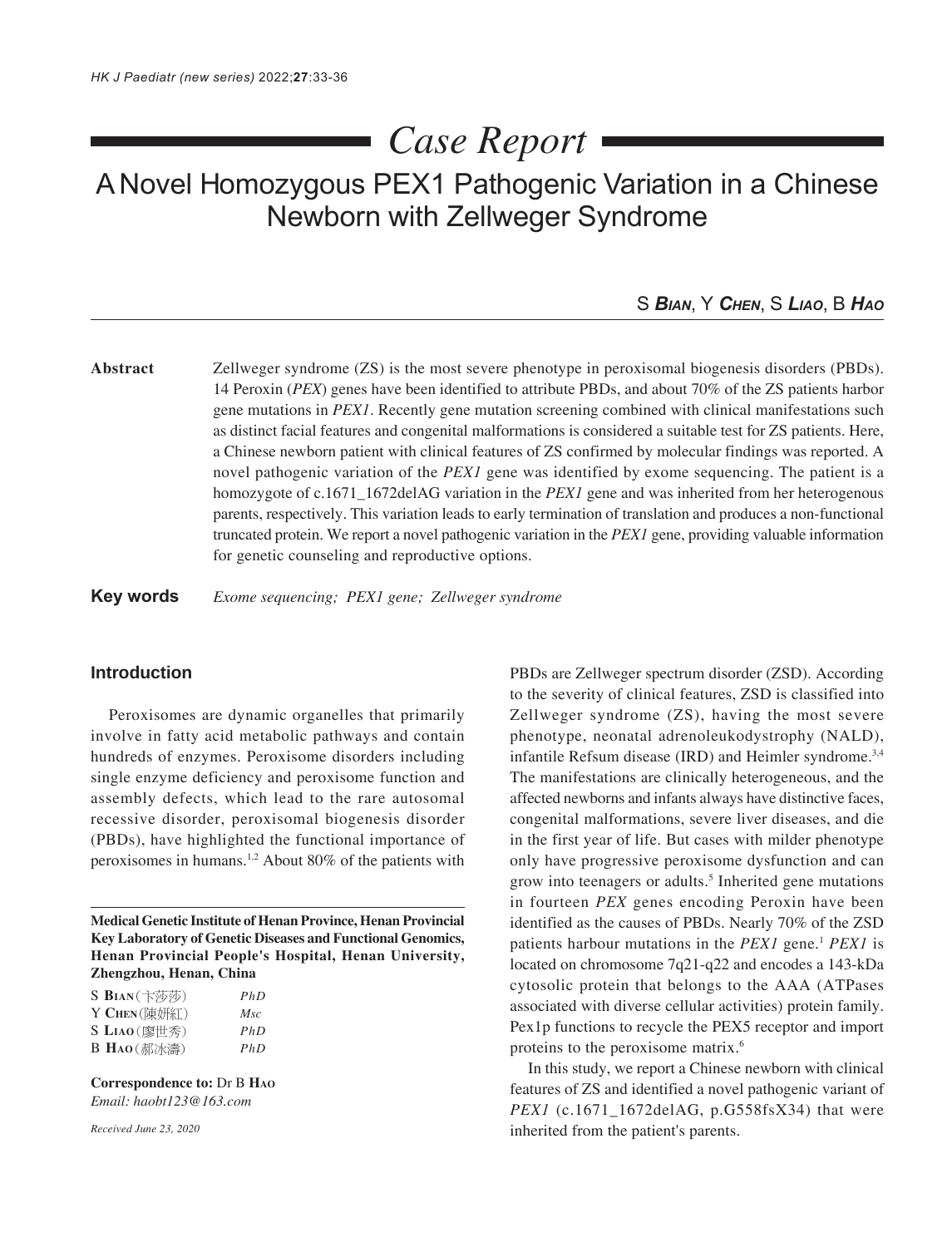#### **Patient Description**

This report involves a female newborn who was delivered vaginally with a birth weight of 3,100 g at 39+3 weeks of gestation to a 27-year-old native Chinese female (gravida 1, para 1). Pregnancy was complicated with polyhydramnios from 38 weeks. The baby was born with respiratory distress and needed oxygen administration. The Apgar scores were 6 at 1 minute, 9 at 5 minutes, and 9 at 10 minutes. The infant was hypotonic, neonatal seizures and dysmorphic features were noted, including widely spaced eyes and depressed nasal bridge. The parents were healthy, non-consanguineous, and no family history of any particular disease or mental retardation. The patient was their first baby.

Further workup revealed the patient had cloudy cornea with sluggish light reflex, large anterior fontanelle, about 5 cm x 5 cm in size. Her temperature was 32.5°C, pulse: 88 times/min, blood pressure: 62/35 mmHg. After the oxygenabsorption by nasal trachea, breathe 40 times/min, oxygen saturation  $(SPO<sub>2</sub>)$  90%. She had no spontaneous breathing and activity. The physiologic reflexes such as embracing, sucking, grasping, or foraging reflexes were not elicited. Breath sounds were symmetrical but rough with moist rales. The heart sounds were low and recorded with cardiac murmurs. The hepatomegaly was palpable 3 cm below the costal margin.

Laboratory studies showed hyperbilirubinemia with a marked elevation in liver transaminases, which revealed liver dysfunction. Various biochemical indicators suggested the patient had severe neonatal pneumonia, impaired myocardium, neonatal asphyxiation, and respiratory failure shock. The chest radiograph showed the double lung texture got thickening and fuzzy, thymus participating in the enlargement of the heart. Head B-sonography revealed transparent septum was not closed, bilateral lateral ventricles cyst (Left 20.2 mm, Right 26.4 mm), and high signal of the white matter in the lateral ventricle. Head CT suspected intracranial hemorrhage. Echocardiography showed patent ductus arteriosus, aorta shunted from right to left, patent foramen ovale, room interval shunted from left to right, severe pulmonary arterial hypertension.

Considering the patient's symptoms (Table 1), doctors treated her with symptomatic therapy, but her vital signs still couldn't maintain stable. Until the 4th day of age, she died due to her patients' choice of withdrawing treatment.

#### **Exome Sequencing and Analysis**

Genomic DNA extraction from the patients and their parents was extracted from the whole blood by column method. Exome sequencing was performed with the genomic DNA of the patient by using the SureSelect V5 capture kit (Agilent) and HiSeq 2000 sequencer (Illumina). After mapping to the reference human genome (UCSC hg19), the sequence data were sorted, merged, and analysed. We achieved an average percentage of >95% of

| Table 1 | Patient clinical features |  |
|---------|---------------------------|--|
|---------|---------------------------|--|

|                                  | <b>Patient</b>                                                                                                                                                                         |
|----------------------------------|----------------------------------------------------------------------------------------------------------------------------------------------------------------------------------------|
| Age                              | 0 year                                                                                                                                                                                 |
| Gender                           | Female                                                                                                                                                                                 |
| Health care in pregnancy         | Polyhydramnios at 38 weeks                                                                                                                                                             |
| Hyporeflexia                     | Yes                                                                                                                                                                                    |
| Dysmorphic features              | Ocular abnormalities with widely spaced eyes, turbid cornea and sluggish light reflex;<br>depressed nasal bridge; large anterior fontanelle and cranial joint dehiscence.              |
| Head B-sonography                | Transparent septum was not closed, bilateral lateral ventricles cyst and high signal of the<br>white matter in the lateral ventricle.                                                  |
| Liver dysfunction                | Yes                                                                                                                                                                                    |
| Mutation in the <i>PEX1</i> gene | NM 000466:exon10:c.1671 1672delAG; p.Gly558fs                                                                                                                                          |
| Treatment                        | Keep warm, intravenous nutrition, ventilator support, prevent bleeding, reduce intracranial<br>pressure, protect liver, anti-infection, anti-shock and improve pulmonary hypertension. |
| Prognosis                        | Died on day 4                                                                                                                                                                          |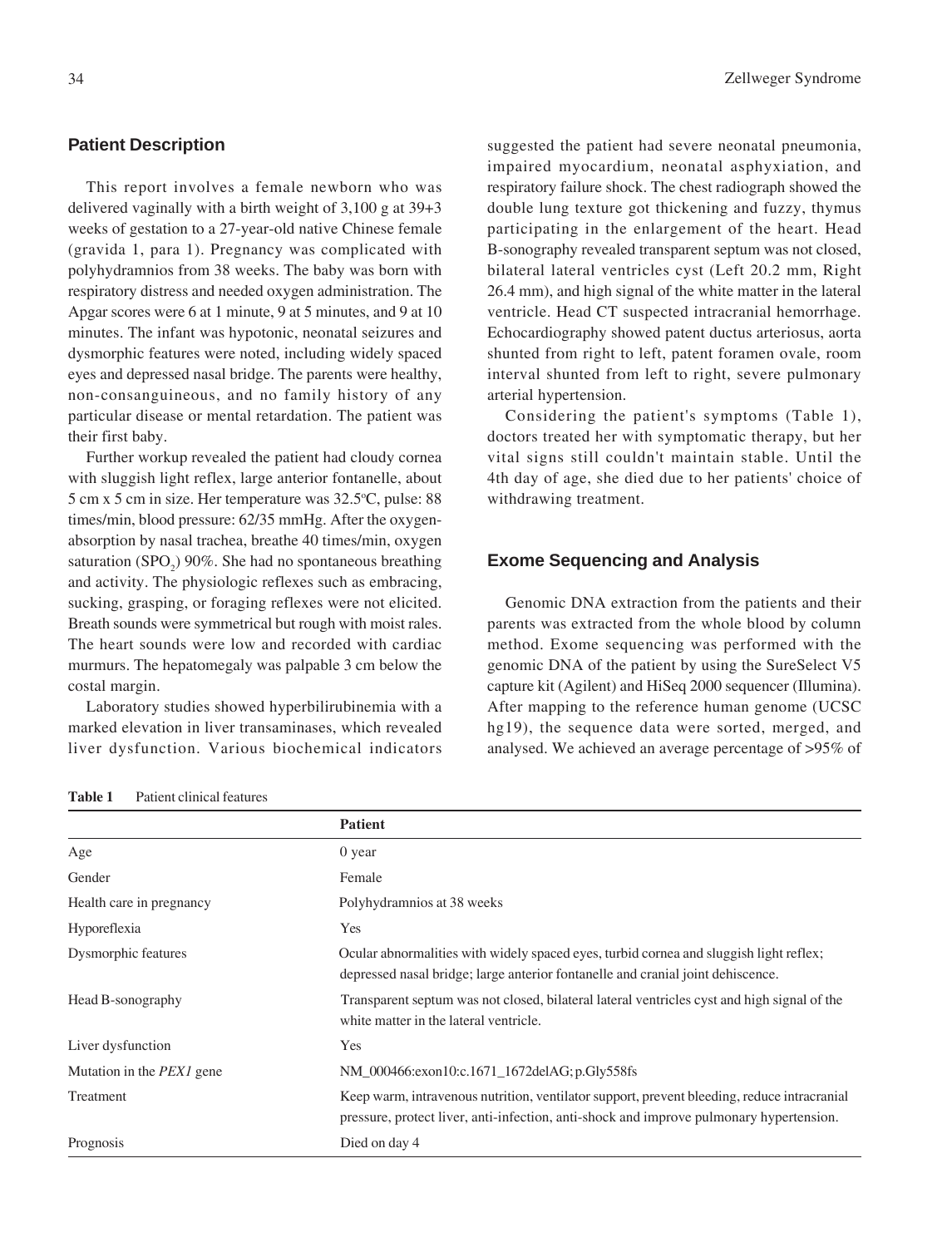covered consensus coding DNA sequence at 20x, providing sufficient depth to analyse variants. Candidate pathogenic variants were defined as missense, nonsense, frameshift, and splice-site mutations with a minor allele frequency <0.01, using the 1000 Genomes Project database, Human Gene mutation database (HGMD), ClinVar, NHLBI Exome Sequencing Project (ESP6500), UniProt and dbSNP. We used programs Polyphen2, and other prediction programs like SIFT, and MutationTaster to predict the effect of amino acid substitution on protein function and structure.

Referring to the data filtering approach, we detected a novel small deletions variant in the homozygous state in the *PEX1* gene. The mutation corresponds to two bases change c.1671\_1672delAG and leads to an early termination after a frameshift by deletion of AG at the 1671st and 1672nd bases of the 10th exon cause disruption of the reading frame from position 558 of the protein with the generation of a premature stop codon (p.G558fsX34). Sanger sequencing results confirmed segregation and revealed that the two parents are heterozygous, while the dead patient carried the same homozygous variant (Figure 1a and b). The mutation c.1671\_1672delAG of the PEX1 gene had neither been reported before nor in the common genetic variation database. The p.G558fsX34 is predicted to be probably deleterious and disease-causing.

#### **Discussion**

Here, we described a Zellweger syndrome case with homozygous variation (c.1671\_1672delAG) of the *PEX1* gene, which was from heterozygous parents, respectively. The individual was hypotonic and had distinctive facial features of ZS patients, including a high forehead, widely spaced eyes, depressed nasal bridge, and sizeable anterior fontanelle. She is also characterised by developmental malformations of the brain, liver, and kidney.

Although the function of Pex1p is not fully elucidated, previous reports highlighted its essential role in peroxisome assembly and protein import. Pex1p contains PEX-2N, PEX-1N, and AAA domains (Figure 1c). PEX-2N and PEX-1N domains can interact with ubiquitin and proteins with a ubiquitin-like domain. The N terminal region is presumed to contain adapter binding sites allowing for peroxisome biogenesis. The AAA cassette is for ATP binding and ATP hydrolysis.<sup>7,8</sup> The two base-pair deletions (c.1671\_1672delAG) in the patient results in a frameshift at the 558 aa (p.G558fsX34) and predicted to cause premature termination of translation and a truncated protein. Patients with this homozygous mutation generally suffer from severe peroxisome disorders such as Zellweger syndrome.



**Figure 1** The pedigrees and sequencing results of the family with *PEX1* variation. (A) Sequencing results, the site of the variant was marked by arrows. (B) Family pedigree, the proband was indicated by arrow. (C) Schematic representation of the *PEX1* structure showing the localisation of a novel homozygous *PEX1* pathogenic variation, the p.Gly558fsX34.